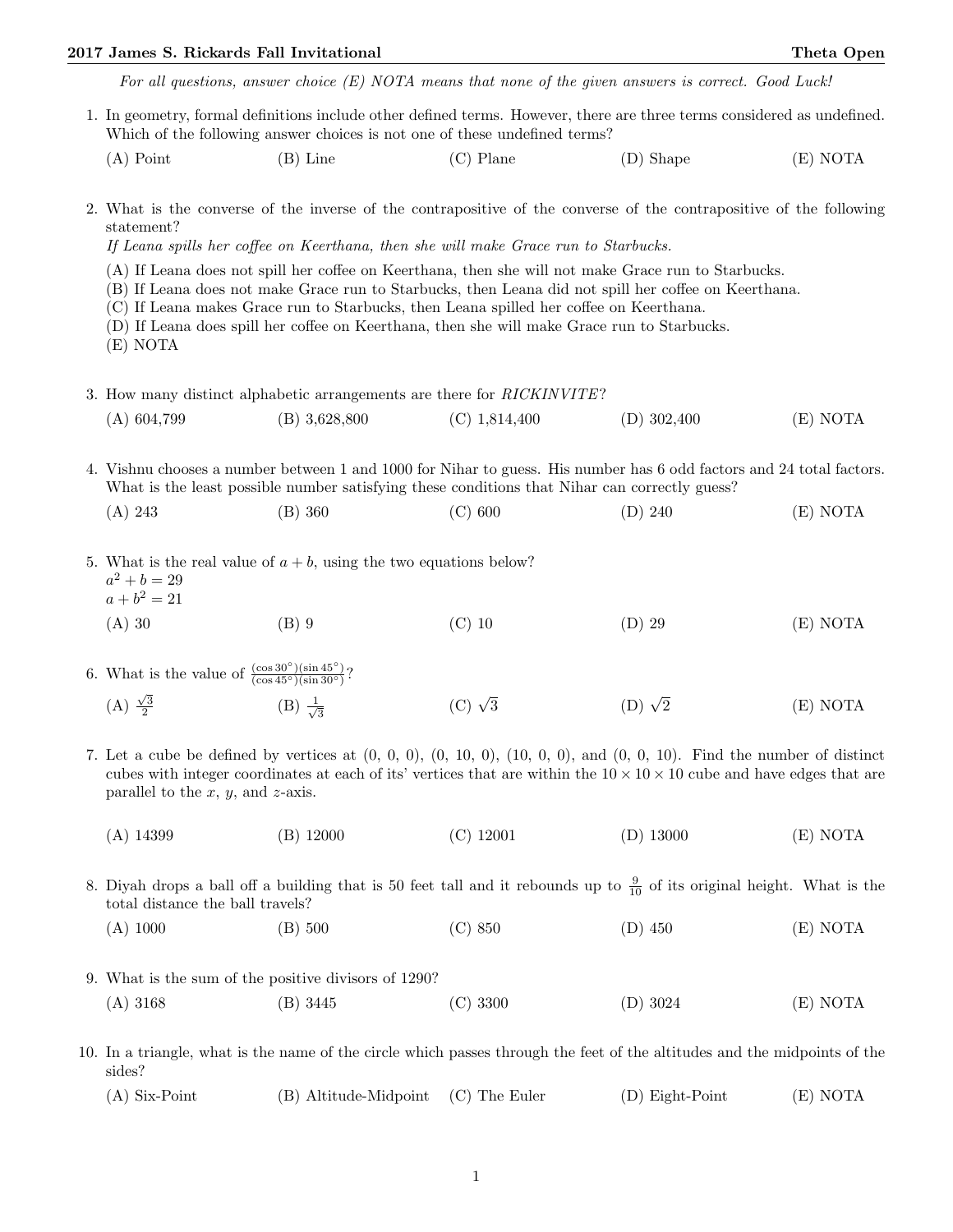## 2017 James S. Rickards Fall Invitational Theta Open

11. Raksha and Chanda like to bake quadrilateral cookies. One of their cookies (modeled by the diagram below) has side lengths of 15, 21, 3, and 15 units, as shown below. What is the area of this cookie? Note: this cookie is not drawn to scale, and nor is it edible.



- (A) 144 (B) 288 (C) 225 (D) Lack of information. (E) NOTA
- 12.  $f(x)$  is a quadratic function in which  $f(1) = 9$  and  $f(9) = 9$ . What is the x-coordinate of the vertex of the graph of  $f(x)$ ?
	- (A) 7 (B) 9 (C) 5 (D) 0 (E) NOTA
- 13. Josh enjoys drawing hexagons in his free time. On one of Josh's hexagons, four sides are 30 cm long and the other Josn enjoys arawing nexagons in his free time. On one of Josn's nexagons, four sides are 30 cm long and the other<br>two have a length of 15√2. This hexagon also has two right angles. What is the area of this particular hexa cm<sup>2</sup> ?
	- (A) 1800 (B) 2025 (C) 1500 (D) 2000 (E) NOTA

14. In a senior game of kickball, Carson, Cherry, and Karthik were the team captains. Cherry has 5 more than twice as many seniors on her team as Carson does on his. Karthik has  $\frac{1}{3}$  of the number of seniors than one more than twice the number of seniors on Cherry's team. Karthik also has  $\frac{1}{2}$  of one less than the sum of the number of seniors on Cherry and Carson's teams. If every senior at the school participated and were all on either Karthik's, Cherry's, or Carson's team for the entire length of the match, how many seniors are there at James S. Rickards High School? (A) 35 (B) 52 (C) 51 (D) 27 (E) NOTA

15. What is the fifth term of  $(\frac{x}{2} + 2)^{12}$ , given that the sequence is organized by decreasing powers of x?  $(A) 7280x<sup>4</sup>$  $(B) 198x^7$  $(C) 196x^7$  $(D) \frac{454x^8}{16}$  $(E) NOTA$ 

16. Deekshita tries to be rad by solving this radical problem: What is  $x^2$ , if  $x = \sqrt{9 + \sqrt{17}} + \sqrt{9 - \sqrt{17}}$  $<sup>′</sup>$ </sup> hita tries to be rad by solving this radical problem: What is  $x^2$ , if  $x = \sqrt{9} + \sqrt{17} + \sqrt{9} - \sqrt{17}$ ?<br>
(B) 34 (C) 26 (D)  $\sqrt{26}$  (C)  $(A)$   $\sqrt{34}$  $(D)$   $\sqrt{26}$  (E) NOTA

- 17. What is the sum of the coefficients of  $(7x-3)^4$ ? (A) 64 (B) 256 (C) 255 (D) 254 (E) NOTA
- 18. What is  $a + b$  such that the rational function  $f(x) = \frac{ax^4 + bx^3 + 1}{x^3 + 2}$  has the oblique asymptote given by  $y = 6x + 5$ ? (A) 8 (B) 7 (C) 6 (D) 5 (E) NOTA
- 19. Vishnav the chemist loves working with acids and bases, and gives you the following base conversion question: what is  $10101_2$  in base 16?
	- (A)  $2A_{16}$  (B)  $15_{16}$  (C)  $14_{16}$  (D) Does not exist (E) NOTA